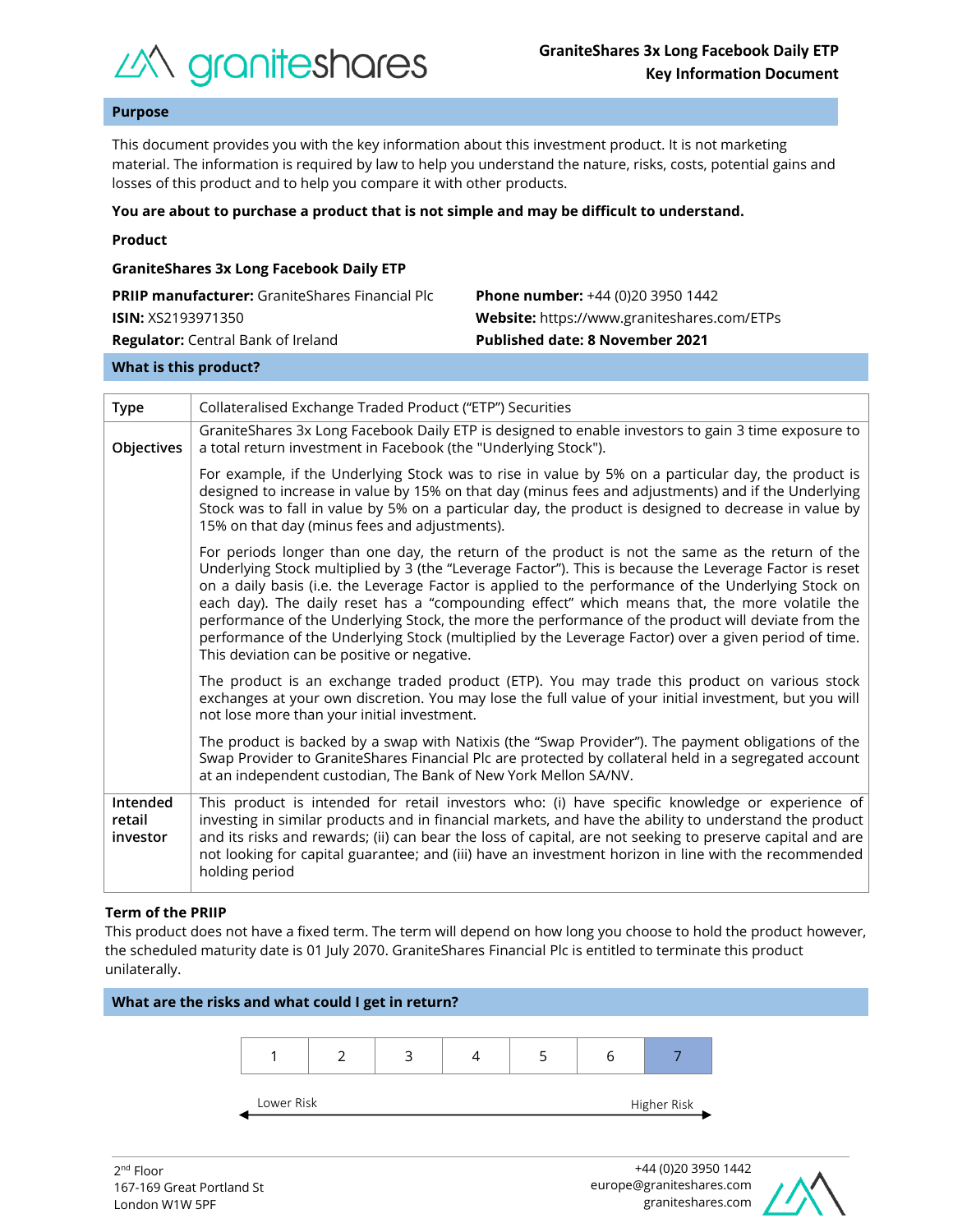# *industry of Crantes*

What you might get back after costs | \$3499.33 Average return (%) and the set of the set of the set of the set of the set of the set of the set of the set of the set of the set of the set of the set of the set of the set of the set of the set of the set of the set of t

What you might get back after costs | \$9398.73 Average return (%) and the set of the set of the set of the set of the set of the set of the set of the set of the set of the set of the set of the set of the set of the set of the set of the set of the set of the set of t

What you might get back after costs | \$10229.82 Average return (%) and the control of the control of the 2.31%



The risk indicator assumes you hold the product for 1 day. The actual risk can vary significantly if you hold the product for a longer timeframe and you may get back less. You may not be able to sell your product easily, or may have to sell at a price that significantly impacts on how much you get back.

The summary risk indicator is a guide to the level of risk of this product compared to other products. It shows how likely it is that the product will lose money because of movements in the markets or because we are not able to pay you.

We have classified this product as 7 out of 7, which is the highest risk class.

This rates the potential losses from future performance at a very high level, and poor market conditions are very likely to impact the performance. This product does not include any protection from future market performance, so you could lose some or all of your investment. If we are not able to pay you what is owed, you could lose your entire investment.

**Be aware of currency risk.** If you receive payments in a currency different to that of your home jurisdiction, the final return you will get will depend on the exchange rate between the two currencies. This risk is not considered in the indicator shown above.

**Investment \$10,000**

**Scenario**

**Unfavourable Scenario**

**Moderate Scenario**

**Stress Scenario**

## **Performance Scenarios**

The figures shown include all the costs of the product itself but may not include all the costs that you pay to your advisor or distributor or broker. The figures do not take into account your personal tax situation, which may affect how much you get back.

This table shows the money you could get back over the recommended holding period, under different scenarios, assuming that you invest \$10,000.

The scenarios shown illustrate how your

investment could perform. You can compare them with the scenarios of other products. The scenarios presented are an estimate of future performance based on evidence from the past on how the value of this investment varies and are not an exact indicator. What you get will vary depending on how the market performs and how long you keep the investment. The stress scenario shows what you might get back in extreme market circumstances, and it does not take into account the situation where we are not able to pay you. **Favourable Scenario** What you might get back after costs  $\vert$  \$10236.87 Average return (%) and the control of the control of the 2.38%

## **What happens if GraniteShares Financial Plc is unable to pay out?**

The product is not protected by the Irish Deposit Guarantee Scheme or any other investor compensation or guarantee scheme. This means that if GraniteShares Financial Plc is unable to pay out, you may lose all of your investment. Since the ability of GraniteShares Financial Plc to pay out depends on receiving amounts due under the product from the Swap Provider, the Swap Provider provides assets daily to a segregated account as collateral for such obligations with a value equal to or in excess of the value of the daily price of the product. If the Swap Provider is unable to pay GraniteShares Financial Plc, its ability to pay out will be limited to the amounts realised from such collateral, as further explained in the Prospectus.

## **What are the costs?**

## **Costs over time**

The Reduction in Yield (RIY) illustrates the impact the total costs you pay may have on your investment return.

The total costs take into account oneoff, ongoing and incidental costs.

The amounts shown here are the cumulative costs of the product itself, for the recommended holding period,

| Investment \$10,000             |  | If you cash in after one (1) day |  |
|---------------------------------|--|----------------------------------|--|
| <b>Total costs</b>              |  | \$0.68                           |  |
| Impact on return (RIY) per year |  | 2.49 %                           |  |



One (1) day (Recommended holding period)